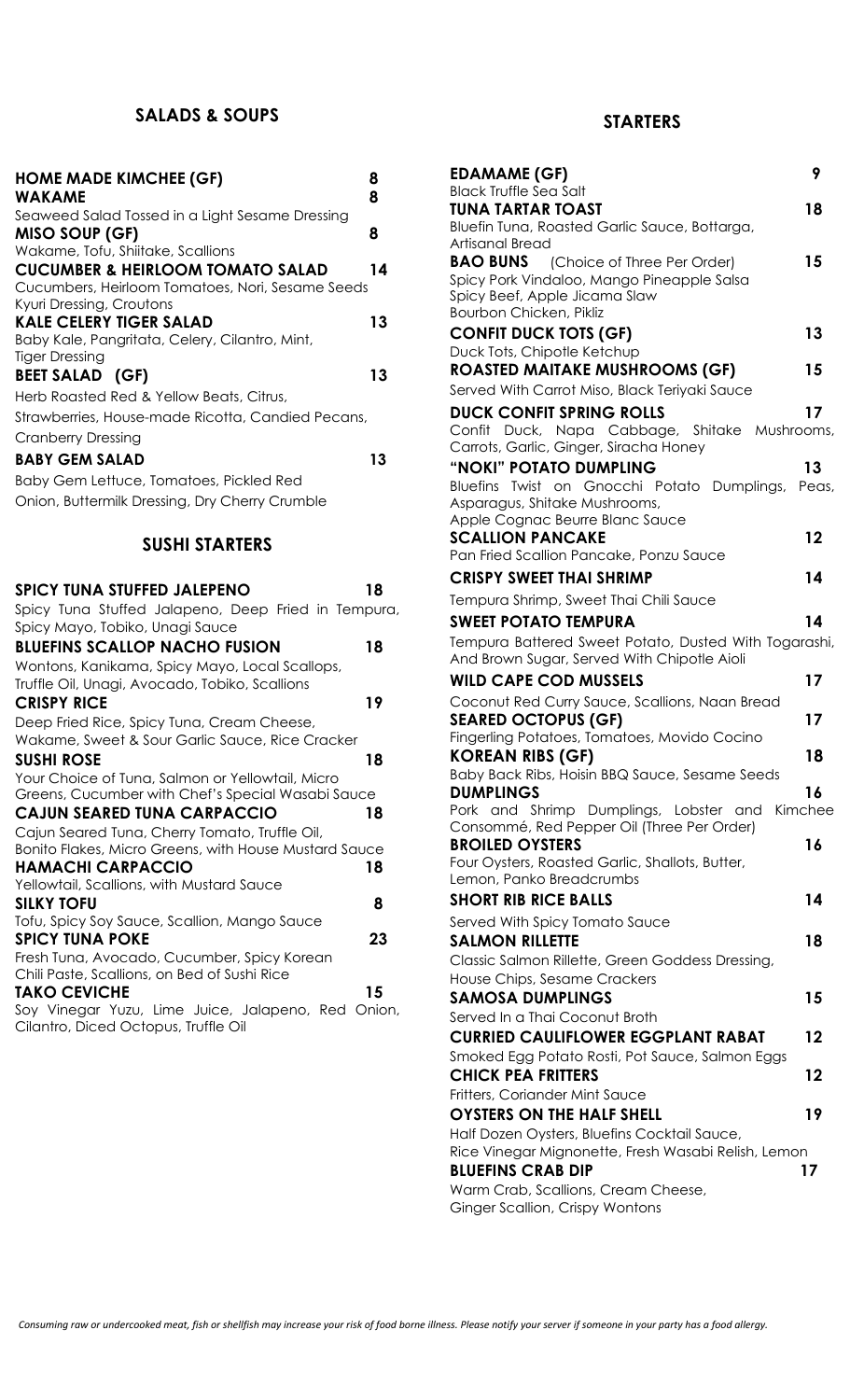#### **MAIN DISHES**

| <b>WAGYU BURGER - 80Z</b>                                                                                                                                           | 22 |
|---------------------------------------------------------------------------------------------------------------------------------------------------------------------|----|
| American Wagyu Burger, Bacon Tomato Jam, Cheddar<br>Cheese, Toasted Brioche, House Made Pickles, Chipotle<br>Aioli, add • Egg \$2 • Pork belly \$4 • Asian slaw \$3 |    |
| <b>CHICKEN KATSU SANDWICH</b>                                                                                                                                       | 25 |
| Homemade Pickles, Pikliz, Chipotle Aioli, Fries, Served on a<br>Local Baguette                                                                                      |    |
| <b>BLUEFINS CHICKEN (GF)</b>                                                                                                                                        | 27 |
| Nam Prik Pao Roasted Statler Chicken Breast, Teriyaki<br>Sauce, Mixed Vegetable, White Rice                                                                         |    |
| <b>CHICKEN KATSU SPAETZLE</b>                                                                                                                                       | 25 |
| Katsu Spaetzle, Zucchini, Summer Squash, Peppers, Green<br>Goddess Dressing                                                                                         |    |
| <b>SESAME SEARED TUNA (GF)</b>                                                                                                                                      | 35 |
| Tamari Sesame Crusted Tuna, Chinese Broccoli,<br>Rice, Wasabi Ginger Sauce                                                                                          |    |
| COD (GF)                                                                                                                                                            | 33 |
| Miso Glazed Cod, Chinese Broccoli, Shiitake                                                                                                                         |    |
| Mushroom, Baby Bok Choy, Mushroom Bacon Dashi                                                                                                                       |    |
| <b>SEARED SCALLOPS (GF)</b>                                                                                                                                         | 35 |
| Scallops, Corn Chowder Sauce, Fingerling Potatoes,<br>Shitake Mushrooms, Haricot Vert, Heirloom Cherry<br>Tomatoes, Peppers                                         |    |
| <b>TOGARASHI SALMON (GF)</b>                                                                                                                                        | 31 |
| Togarashi Dusted Salmon, Avocado, Herbs, Baby Corn,<br>Edamame, Baby Green Beans, Fingerling Potatoes,<br>Lemon Honey Sauce                                         |    |
| <b>BRAISED SHORT RIBS (GF)</b>                                                                                                                                      | 34 |
| Short Ribs, Chinese Broccoli, Black Rice, Korean BBQ                                                                                                                |    |
| <b>SHRIMP &amp; UDON NOODLE BOWL</b>                                                                                                                                | 28 |
| Baby Shrimp, Mixed Mushrooms, Spinach, Udon, Coconut                                                                                                                |    |
| <b>Curry Sauce</b>                                                                                                                                                  |    |
| <b>DUCK RAMEN</b>                                                                                                                                                   | 28 |
| Duck Confit, Mushrooms, Duck Stock, Pork Belly, Kimchi                                                                                                              |    |
| CHATHAM PAD THAI LA (GF)                                                                                                                                            | 22 |
| Rice Noodles, Spicy Peanut Sauce, Egg, Mushrooms,                                                                                                                   |    |
| Broccoli, Carrots, Mung Bean Sprouts.                                                                                                                               |    |
| Short Rib \$13 • Shrimp \$8 • Chicken \$5 • Tofu \$3<br>*Add<br>*mild option available                                                                              |    |

## **SPECIALTY ROLLS (COOKED)**

| <b>TORNADO</b>                                                                                      | 19 |
|-----------------------------------------------------------------------------------------------------|----|
| Shrimp Tempura, Crab & Avocado Wrapped in                                                           |    |
| Soy Paper, Wrapped with Potato Strings, Fried,                                                      |    |
| Drizzled with Spicy Mayo & Unagi Sauce                                                              |    |
| <b>SHAGGY DOG</b>                                                                                   | 18 |
| Shrimp Tempura & Avocado Topped with Crab<br>Surimi, Drizzled with Balsamic Reduction, Spicy        |    |
| Mayo & Unagi Sauce                                                                                  |    |
| <b>*SURF &amp; TURF</b>                                                                             | 24 |
| Shrimp Tempura, Crab, Avocado & Cucumber,                                                           |    |
| Topped with Seared Kobe Beef Drizzled with Eel                                                      |    |
| Sauce, Spicy Mayo & Sweet Chili Sauce.                                                              |    |
| <b>HAWAIIAN ROLL</b>                                                                                | 18 |
| Shrimp Tempura, Cucumber, Mango, Lettuce,                                                           |    |
| Avocado, Soy Paper, Topped with Pineapple Salsa &                                                   |    |
| Sweet Thai Chili Sauce                                                                              |    |
| <b>ANGRY DRAGON</b>                                                                                 | 20 |
| Shrimp Tempura, Avocado and Spicy Tuna Topped<br>with Crab Surimi, Spicy Mayo & Unagi Sauce         |    |
|                                                                                                     |    |
| <b>VOLCANO</b>                                                                                      | 18 |
| Avocado, Cucumber & Crab Topped with a Baked<br>Spicy Mayo Scallop & Crab Surimi Mix, Drizzled with |    |
| Unagi Sauce, Scallions and Tobiko                                                                   |    |
| <b>DRAGON</b>                                                                                       | 15 |
| Avocado, Cucumber & Crab Topped with BBQ Eel,                                                       |    |
| Avocado & Unagi Sauce                                                                               |    |
| <b>FALMOUTH CLIPPER</b>                                                                             | 23 |
| Salmon, Shrimp Tempura, Asparagus, Topped with                                                      |    |
| Torched Salmon, Tabasco Truffle Unagi Sauce, Finished                                               |    |
| with Fried Sweet Potato Strings.                                                                    |    |
| <b>CATERPILLAR</b><br>Avocado, Cucumber & Crab Topped with Avocado,                                 | 18 |
| Unagi Sauce & Tempura Crumbs                                                                        |    |
| رول                                                                                                 |    |
| <b>TIGER EYE</b>                                                                                    | 15 |
| Salmon, Jalapeño & Cream Cheese, Deep Fried &                                                       |    |
| <b>Topped with Unagi Sauce</b>                                                                      |    |

\*10 Piece Roll Spicy

MIXED VEGTABLE \$6 NAAN BREAD \$6 BLACK RICE \$6 WHITE RICE \$6

FINGERLING POTATOES \$6 SPICY BEANS \$6 FRENCH FRIES \$6 BRUSSEL SPROUT \$6

*Consuming raw or undercooked meat, fish or shellfish may increase your risk of food borne illness. Please notify your server if someone in your party has a food allergy.*